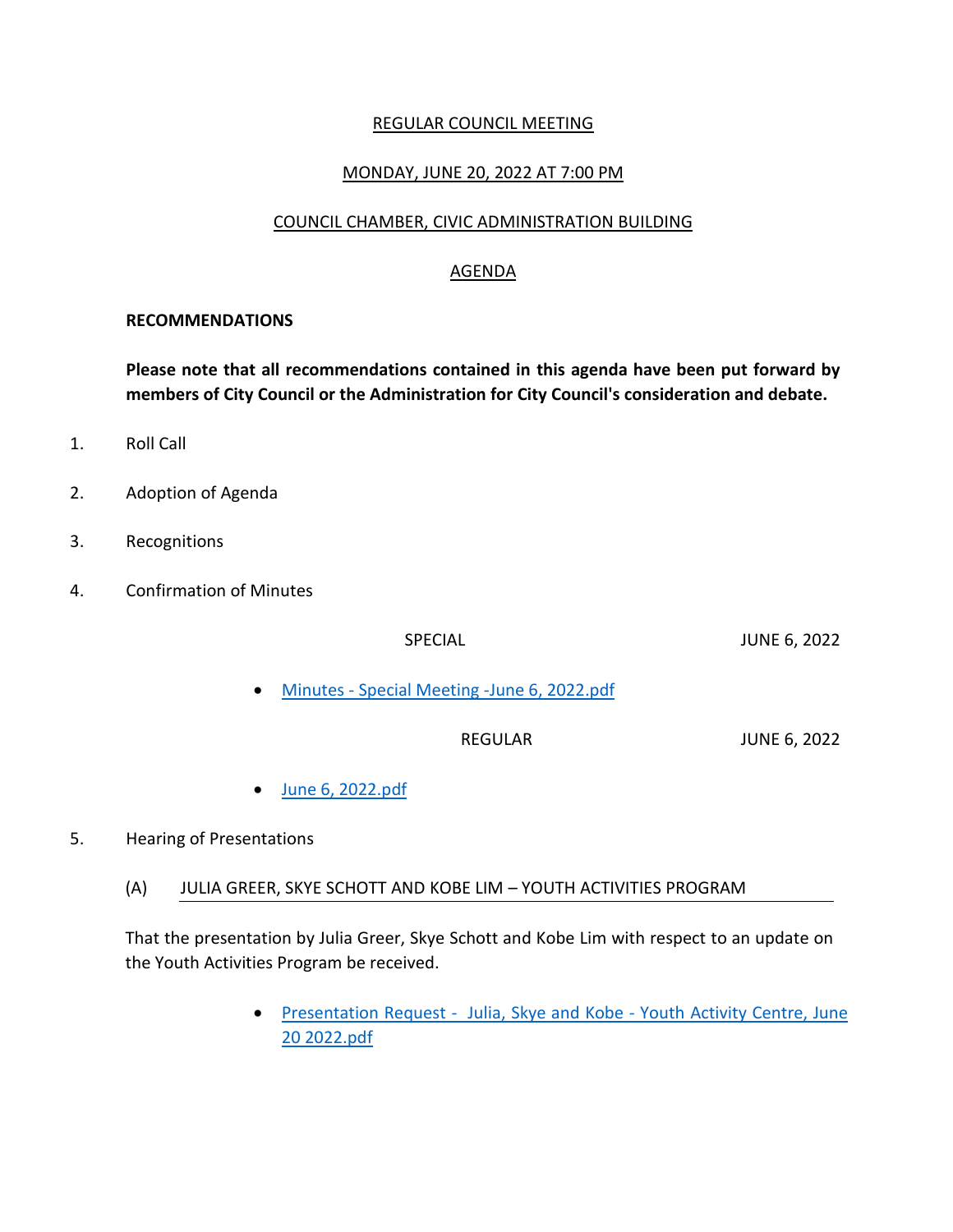### (B) GREG BROWN, AIRPORT MANAGER - AIRPORT LAND USE PLAN

That the presentation by Greg Brown, Airport Manager, with respect to an update on the Airport Land Use Plan be received.

• Presentation Request - Greg Brown - [Airport Land Use Plan.pdf](https://paperlesscouncil.brandon.ca/attachments/A_2022/HOP_FOFEMQEAEBFFNABJKAPABEDBWJGDHQZBPCMLRTJMUMKPHQEUJWZ_Presentation%20Request%20-%20Greg%20Brown%20-%20Airport%20Land%20Use%20Plan.pdf)

### (C) PATRICK PULAK - SUMP PUMP AND BACKWATER VALVE PROGRAM

That the presentation by Patrick Pulak, General Manager of Operations with respect to the City's Sump Pump and Backwater Valve Program be received.

- Presentation Request Patrick Pulak [Sump Pump and Backwater Valve](https://paperlesscouncil.brandon.ca/attachments/A_2022/HOP_UBMLEKKWBYEFORXYANMZVVBZTXYEBDIPLTCEHTKPQMLPAJZKKVA_Presentation%20Request%20-%20Patrick%20Pulak%20-%20Sump%20Pump%20and%20Backwater%20Valve%20Program.pdf)  [Program.pdf](https://paperlesscouncil.brandon.ca/attachments/A_2022/HOP_UBMLEKKWBYEFORXYANMZVVBZTXYEBDIPLTCEHTKPQMLPAJZKKVA_Presentation%20Request%20-%20Patrick%20Pulak%20-%20Sump%20Pump%20and%20Backwater%20Valve%20Program.pdf)
- 6. Community Comments/Feedback

The public is invited to come forward to the podium to ask questions on any item appearing on the agenda for this evening's meeting. A total of 15 minutes will be allowed for this question period.

- 7. Hearing of Delegations
- 8. Public Hearings
- 9. Communications & Petitions
- 10. Committee Reports
	- (A) PERSONNEL COMMITTEE JUNE 9, 2022

That the City of Brandon enter into a three (3) year agreement with the BPFFPA Local 803 for the period of January 1, 2022 to December 31, 2024 as per the Memorandum of Settlement whereby general wages shall be increased as follows:

 - January 1, 2022 – 1.25% - July 1, 2022 - 1.25% - January 1, 2023 – 1.25% - July 1, 2023 – 1.25% - January 1, 2024 – 1.25% - July 1, 2024 – 1.25%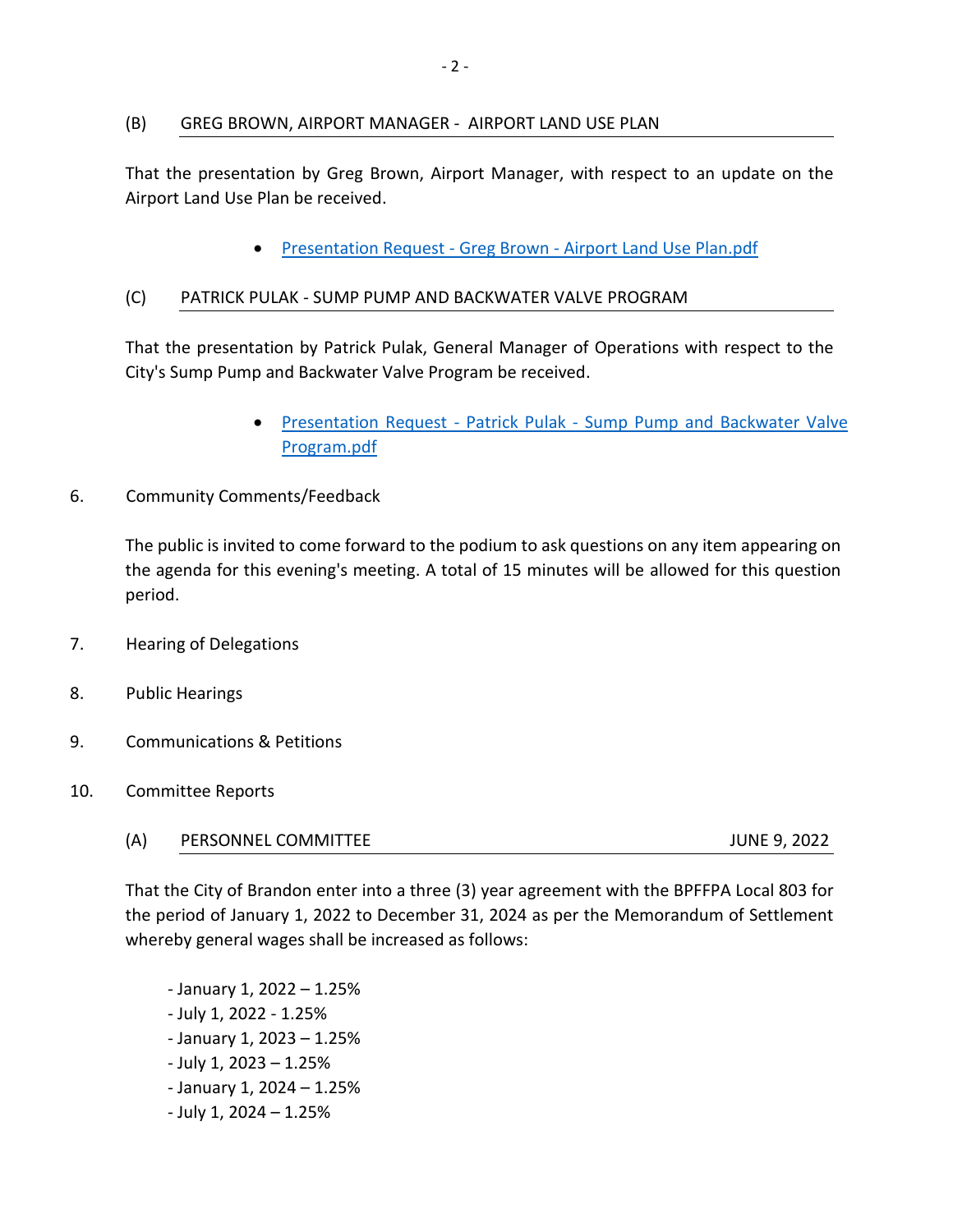[Personnel Committee Report.pdf](https://paperlesscouncil.brandon.ca/attachments/A_2022/REP_CVUOYPXSAAEWUOOWXWSCTLXIWFFFNJIEPNXKFETTQWOYGFPKEGL_Personnel%20Committee%20Report.pdf)

| (B) | POVERTY COMMITTEE           | <b>VERBAL</b> | <b>JUNE 20, 2022</b> |
|-----|-----------------------------|---------------|----------------------|
|     |                             |               |                      |
|     |                             |               |                      |
| (C) | <b>BRANDON POLICE BOARD</b> | <b>VERBAL</b> | <b>JUNE 20, 2022</b> |
|     |                             |               |                      |
|     |                             |               |                      |

- 11. Enquiries
- 12. Announcements
- 13. General Business

## (A) SETTLEMENT ASSISTANCE REQUEST - UKRAINIAN-CANADIAN ASSOCIATION TRYBZUB

That the City of Brandon provide Westman Immigrant Services a grant of \$10,000 to assist with basic settlement needs (not permanent residence related costs) of Ukrainians arriving via CUAET, and refugees who have been in Brandon for less than twelve months who are not federally sponsored with funds provided via the 2022 Grants Review budget. Further that City staff be authorized to execute the necessary funding agreement and reporting process related to the grant.

> [Settlement Assistance Request -](https://paperlesscouncil.brandon.ca/attachments/A_2022/GEN_GZUVNRPXFCCJZPFRDVMEEABRYFKGVNJHQDLCCRNCNNJZFFKCZPD_Settlement%20Assistance%20Request%20-%20Ukrainian-Canadian%20Association%20Tryzub.pdf) Ukrainian-Canadian Association [Tryzub.pdf](https://paperlesscouncil.brandon.ca/attachments/A_2022/GEN_GZUVNRPXFCCJZPFRDVMEEABRYFKGVNJHQDLCCRNCNNJZFFKCZPD_Settlement%20Assistance%20Request%20-%20Ukrainian-Canadian%20Association%20Tryzub.pdf)

## (B) AMENDMENT TO RESOLUTION NO. 1127 - PARK COMMUNITY CENTRE

That Council Resolution No. 1127 related to the issuance of a Request for Proposals for Park Community Centre adopted at the July 12, 2021 meeting of City Council be amended by deleting the words: "repair, upgrade or replacement of Park Community Centre" and substituting therefor the words: "demolition and replacement of Park Community Centre".

That the issuance of a Request for Proposals for the Design-Build of a new Park Community Centre for an estimated building footprint of 2600 sq. ft. be approved.

• [Amendment Resolution No. 1127 -](https://paperlesscouncil.brandon.ca/attachments/A_2022/GEN_YWJFLXJBCGEYEKQVILLRALIMYPUOUHHDBWKJFJIHUYHAENLVMOT_Amendment%20Resolution%20No.%201127%20-%20Park%20Community%20Centre.pdf) Park Community Centre.pdf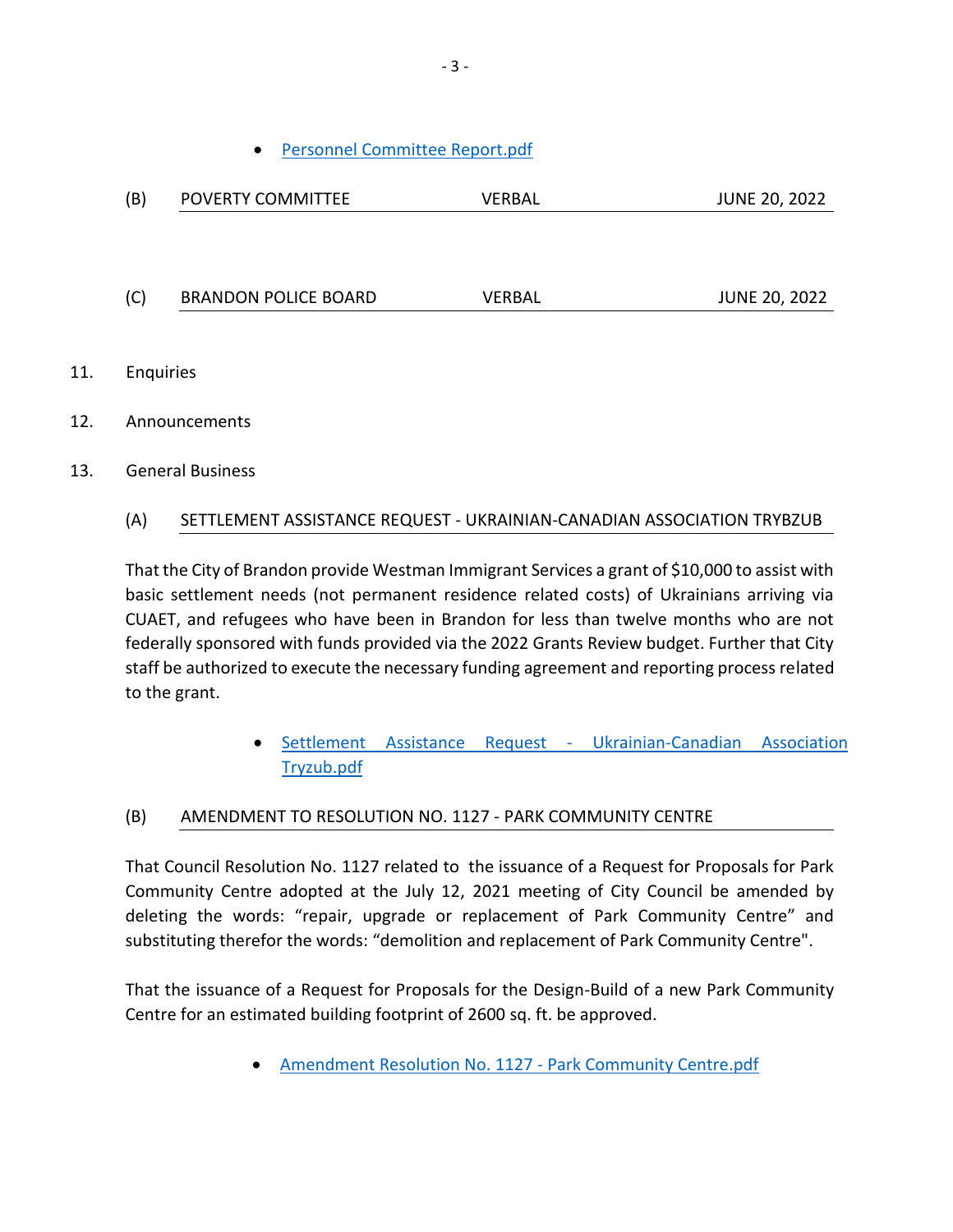## (C) IMAGE CAPTURING ENFORCEMENT REGULATION

That a formal request be made to the Province of Manitoba to amend The Highway Traffic Act Image Capturing Enforcement Regulation 220/2022, specifically to change Section 5. Authorized municipalities and police service to include Brandon under Section 5(1) and Brandon Police Service on behalf of the City of Brandon under Section 5(2).

[Image Capturing Enforcement Regulation.pdf](https://paperlesscouncil.brandon.ca/attachments/A_2022/GEN_NHDJYQVRKIKZHDGAGPGVSCWCEUAIIBOMCYKROVMIBOCLBEKWJKI_Image%20Capturing%20Enforcement%20Regulation.pdf)

# (D) OPEN AIR FIRE REGULATIONS

That amendments be made to Open Air Fires Regulation P30 to limit the hours of use of outdoor burning appliances between 12:00 p.m. and 12:00 a.m. and to prohibit the use of outdoor burning appliances when a poor air quality advisory is issued by the Province;

and further, that enhanced public education for the city of Brandon with an emphasis on those areas of the city with a higher density of outdoor burning appliances to identify the proper use of outdoor burning appliances as well as stressing the use of acceptable burning material.

[Open Air Fire Regulations.pdf](https://paperlesscouncil.brandon.ca/attachments/A_2022/GEN_BJTGTFIELILGYYUXGMOCPJQGCZFYGGPSAIGJHJTRQKTPIZMYAWI_Open%20Air%20Fire%20Regulations.pdf)

## (E) APPLICATION TO SUBDIVIDE 1928 MCDONALD AVENUE

That the Planning Commission recommends Brandon City Council approve the application to subdivide 1928 McDonald Avenue (Lots 29/31, Block 7, Plan 48 BLTO) to create one (1) lot in the Residential Low Density (RLD), subject to the owner or successor:

- 1. Submitting \$336.52 to the City of Brandon Planning & Buildings Department as a cash-in lieu contribution for public reserve purposes;
- 2. Submitting written confirmation to the City of Brandon Planning & Buildings Department that the Brandon School Division has received \$283.50 as a cash-in lieu contribution for school purposes;
- 3. Providing written confirmation to the City of Brandon Planning & Buildings Department that taxes for the property to be subdivided, for the current year plus any penalty, interest and arrears, have been paid in full or arrangements must be made satisfactory to Brandon City Council;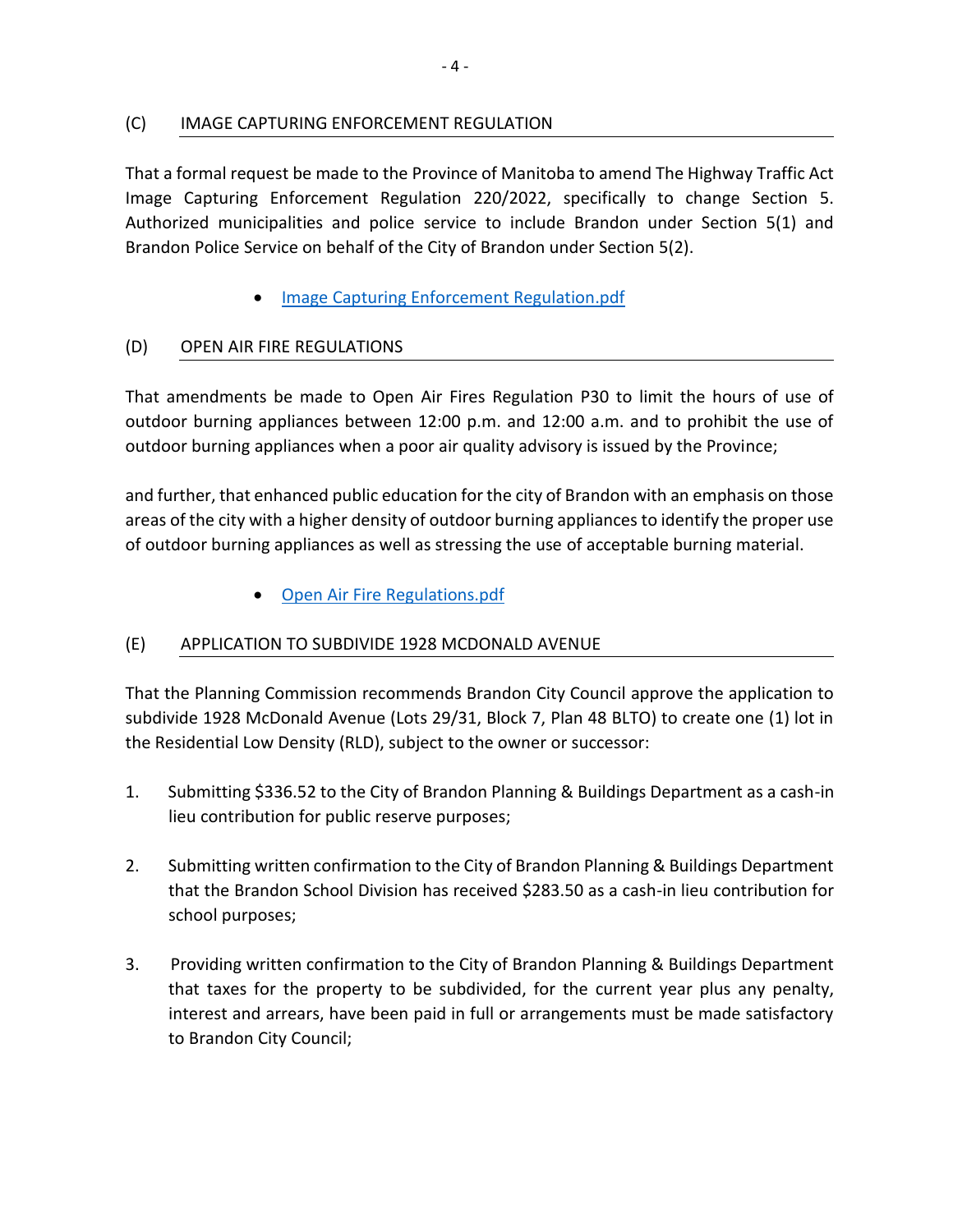- 4. Submitting written confirmation to the City of Brandon Planning & Buildings Department that arrangements have been made for an easement agreement and Plan of Easement to the satisfaction of Manitoba Hydro and registering the easement agreement along with the easement plan, if required, in series with the plan of subdivision; and
- 5. Submitting written confirmation to the City of Brandon Planning & Buildings Department that arrangements have been made for addressing of the subdivision to the satisfaction of City of Brandon Real Estate Administration.
	- [Application to Subdivide 1928 McDonald Ave.pdf](https://paperlesscouncil.brandon.ca/attachments/A_2022/GEN_XAYYYPOVHBHISIKCIUDUOEKWTGMRWJMQDTXDVFIEPWDYTBQDTWT_Application%20to%20Subdivide%201928%20McDonald%20Ave.pdf)

# (F) CESSATION OF TRAIN WHISTLES ON CANADIAN PACIFIC RAIL LINE AT 34TH STREET

That Administration be authorized to inquire with CP Rail regarding the cessation of train whistling at 34th Street in the City of Brandon;

and further, that Administration be authorized to issue a public notice of the intent to pass a resolution to stop train whistling at this location.

[Train Whistling on CPR Line at 34th Street.pdf](https://paperlesscouncil.brandon.ca/attachments/A_2022/GEN_LVJDIPBJECVOPUMOSADIXSDEXWTAYSPFWLIQQAZMRQKVZADEFKA_Train%20Whistling%20on%20CPR%20Line%20at%2034th%20Street.pdf)

# (G) AMENDMENT TO NOTIFICATION REQUIREMENTS FOR DOWNTOWN PARKING BANS

That Administration review the notification requirements for downtown parking bans and provide possible amendments to Traffic By-law No. 5463 for Council's consideration.

- [Amendment to Notice Requirements for Downtown Parking Bans.pdf](https://paperlesscouncil.brandon.ca/attachments/A_2022/GEN_OEVDWPVRMJEQHSTSLSVFBOLBRWAPBGXRSEMSFKJHLZLKPKKZXJB_Amendment%20to%20Notice%20Requirements%20for%20Downtown%20Parking%20Bans.pdf)
- (H) QUOTATION 5,000LB PROPANE FORKLIFT

That the bid from Toromont Material Handling, a Division of Toromont Industries Ltd. to supply a 5,000lb propane forklift as per quote and specifications at a cost of \$41,730 (net of GST) be accepted.

Quotation - [5000lb Propane Forklift.pdf](https://paperlesscouncil.brandon.ca/attachments/A_2022/GEN_XUNASRXJTZNYMDAKOFOBLVGSTLQRZBLIGDTVLILHCKRKZCWEWTA_Quotation%20-%205000lb%20Propane%20Forklift.pdf)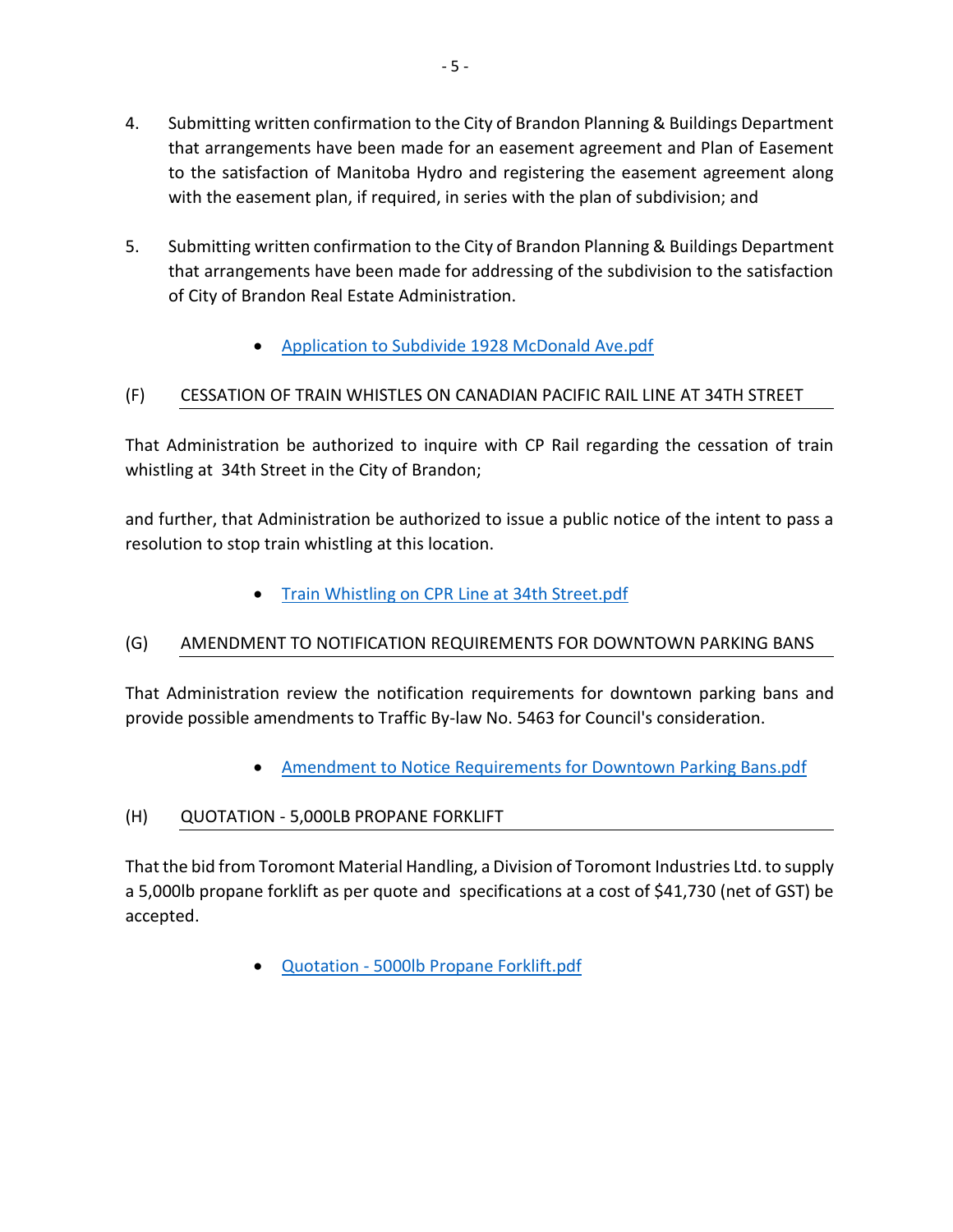### (I) CITY WIDE MOSQUITO FOGGING

That Administration be authorized to begin City-wide fogging for nuisance mosquitos immediately.

[City Wide Mosquito Fogging.pdf](https://paperlesscouncil.brandon.ca/attachments/A_2022/GEN_BTMAVHZDSJUEBVJJXWXRQBFVKBRCYOTLBBBJTJZYTUJETTWJFPL_City%20Wide%20Mosquito%20Fogging.pdf)

### 14. By-Laws

# NO. 7319 TO ESTABLISH THE MITIGATION AND PREPAREDNESS PROGRAM RESERVE FUND 2ND & 3RD READINGS

That By-law No. 7319 to establish the Mitigation and Preparedness Program Reserve, for the purposes of holding any funds received under the Mitigation and Preparedness Program, and the providing funds for any City of Brandon expenditures, project, or programs approved under the Mitigation and Preparedness Program, be read a second time.

That the by-law be read a third and final time.

 By-law No. 7319 - [to establish the Mitigation and Preparedness Program](https://paperlesscouncil.brandon.ca/attachments/A_2022/BYL_ZHGXIYYCSXVFQASWPHKNNTPJQDFQEZAUNUDDEPBWACONXKPGHDX_By-law%20No.%207319%20-%20to%20establish%20%20the%20Mitigation%20and%20Preparedness%20Program%20Reserve.pdf)  [Reserve.pdf](https://paperlesscouncil.brandon.ca/attachments/A_2022/BYL_ZHGXIYYCSXVFQASWPHKNNTPJQDFQEZAUNUDDEPBWACONXKPGHDX_By-law%20No.%207319%20-%20to%20establish%20%20the%20Mitigation%20and%20Preparedness%20Program%20Reserve.pdf)

# NO. 7328 TO BORROW FUNDS FOR UPGRADING AND EXPANDING THE WATER TREATMENT **FACILITY** AMENDMENT, 2ND & 3RD READINGS

That By-law No. 7328 to provide for the borrowing and expenditure of funds for the purposes of upgrading and expanding the City's Water Treatment Facility be amended by deleting in Clause 6 the words: "a special surcharge on per cubic meter water and wastewater utility rates", and substituting therefor the words: "general water utility rates".

That the by-law, as amended, be read a second time.

That the by-law be read a third and final time.

 By-law No. 7328 - [Borrowing for Expansion and Upgrade of Water](https://paperlesscouncil.brandon.ca/attachments/A_2022/BYL_BDQDOYRDRVEFPPKMGSVMIBKHGJZCLKILIAQYFRZVDGHUSIQBKED_By-law%20No.%207328%20-%20Borrowing%20for%20Expansion%20and%20Upgrade%20of%20Water%20Treatment%20Facility.pdf)  [Treatment Facility.pdf](https://paperlesscouncil.brandon.ca/attachments/A_2022/BYL_BDQDOYRDRVEFPPKMGSVMIBKHGJZCLKILIAQYFRZVDGHUSIQBKED_By-law%20No.%207328%20-%20Borrowing%20for%20Expansion%20and%20Upgrade%20of%20Water%20Treatment%20Facility.pdf)